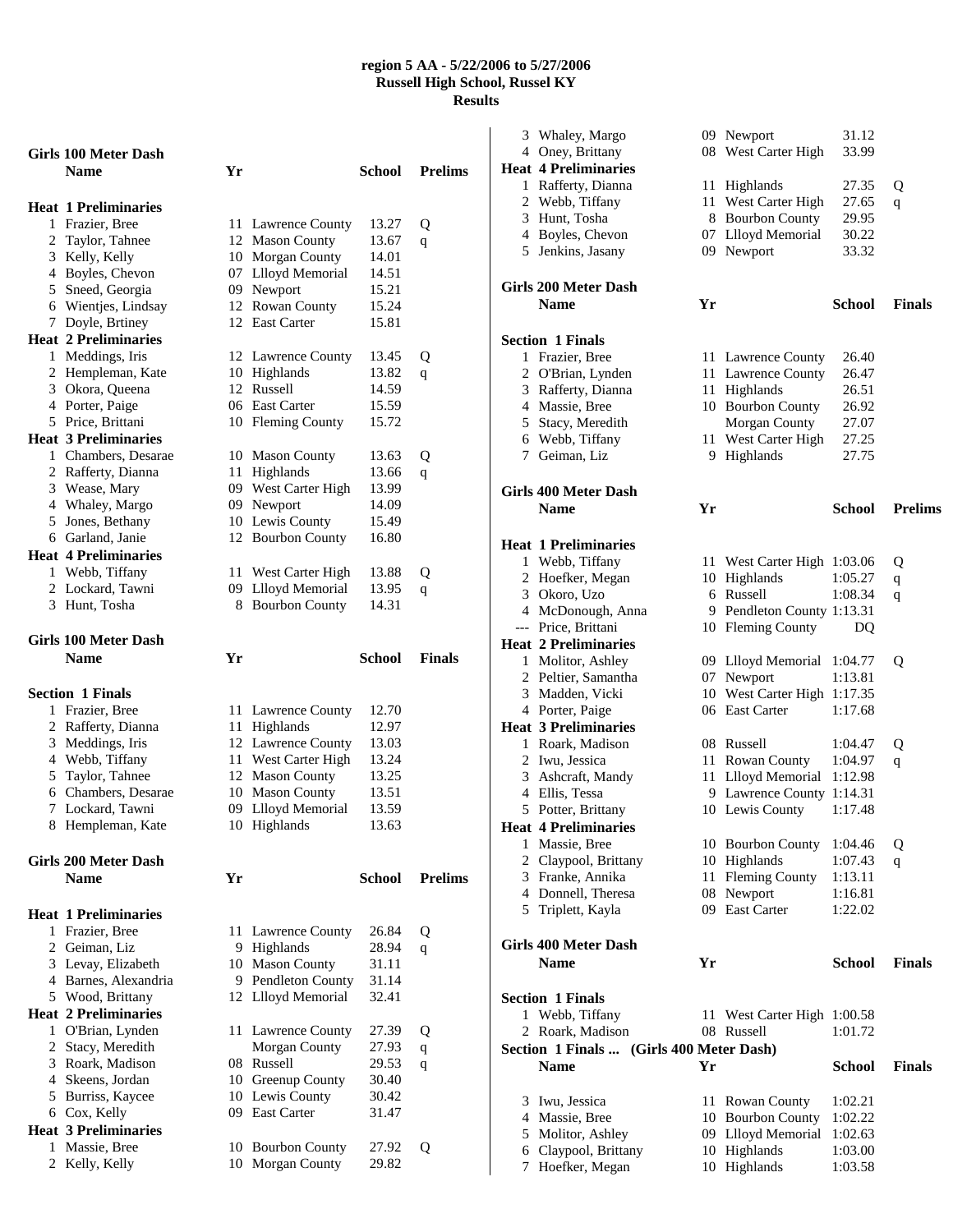|           | 8 Okoro, Uzo                            |     | 6 Russell                                     | 1:04.90       |                |
|-----------|-----------------------------------------|-----|-----------------------------------------------|---------------|----------------|
|           | Girls 800 Meter Run                     |     |                                               |               |                |
|           | <b>Name</b>                             | Yr  |                                               | School        | <b>Finals</b>  |
| Section 1 |                                         |     |                                               |               |                |
|           | 1 Mueller, Kelsqa                       |     | 11 Highlands                                  | 2:26.80       |                |
|           | 2 Hills, Stephanie                      |     | 11 Highlands                                  | 2:33.93       |                |
|           | 3 Hamilton, Kelia                       |     | 09 Llloyd Memorial                            | 2:44.35       |                |
|           | 4 Nieporte, Sondra                      |     | 12 Llloyd Memorial                            | 2:44.40       |                |
|           | 5 Conley, Rachel                        |     | 09 Russell                                    | 2:47.30       |                |
|           | 6 Spillman, Sarah                       |     | 09 East Carter                                | 2:54.13       |                |
|           | 7 Cooper, Katie                         |     | 09 Russell                                    | 2:59.85       |                |
|           | 8 King, Bethany                         |     | 8 Pendleton County 3:00.19                    |               |                |
|           | 9 Moore, Laken                          |     | 06 East Carter                                | 3:35.34       |                |
| Section 2 |                                         |     |                                               |               |                |
|           | 1 Franke, Annika                        |     | 11 Fleming County                             | 3:00.22       |                |
|           | 2 Potter, Brittany                      |     | 10 Lewis County                               | 3:03.72       |                |
|           | 3 Southern, Jessica                     |     | 10 Lawrence County 3:06.64                    |               |                |
|           | 4 Wilson, Alicia                        |     | 09 West Carter High 3:08.76                   |               |                |
|           | 5 Slone, Jetta                          |     | 08 West Carter High 3:39.26                   |               |                |
|           | --- Dehart, Laken                       |     | 10 Rowan County                               | <b>DNF</b>    |                |
|           | Girls 1600 Meter Run                    |     |                                               |               |                |
|           | <b>Name</b>                             | Yr  |                                               | School        | <b>Finals</b>  |
|           |                                         |     |                                               |               |                |
| Section 1 |                                         |     |                                               |               |                |
|           | 1 Nieporte, Sondra                      |     | 12 Llloyd Memorial                            | 5:36.94       |                |
|           | 2 McCain, Kelsey<br>3 Dressman, Darcie  |     | 8 Pendleton County 5:38.29                    |               |                |
|           |                                         |     | 12 Highlands                                  | 5:40.01       |                |
|           | 4 Hills, Stephanie<br>5 Hamilton, Kelia |     | 11 Highlands<br>09 Llloyd Memorial 6:01.42    | 5:50.81       |                |
|           | 6 Ison, Sarah                           |     | 10 Russell                                    | 6:03.66       |                |
|           | 7 Valentine, Mariah                     |     | 12 Russell                                    | 6:06.43       |                |
|           |                                         |     |                                               | 6:28.75       |                |
|           | 8 White, Rachel<br>9 King, Bethany      |     | 09 Mason County<br>8 Pendleton County 6:29.02 |               |                |
|           | 10 Southern, Jessica                    |     | 10 Lawrence County 6:51.47                    |               |                |
|           | 11 Suttles, Shania                      |     | 09 East Carter                                | 7:12.41       |                |
|           | 12 Slone, Jetta                         |     | 08 West Carter High 8:14.77                   |               |                |
|           |                                         |     |                                               |               |                |
|           | Girls 3200 Meter Run                    |     |                                               |               |                |
|           | <b>Name</b>                             | Yr  |                                               | <b>School</b> | <b>Finals</b>  |
| Section 1 |                                         |     |                                               |               |                |
|           | 1 Hansman, Alisha                       |     | 12 Highlands                                  | 12:25.63      |                |
|           | 2 Nieporte, Sondra                      |     | 12 Llloyd Memorial 12:44.52                   |               |                |
|           | 3 Dressman, Darcie                      |     | 12 Highlands                                  | 13:01.33      |                |
|           | 4 McCain, Kelsey                        |     | 8 Pendleton County13:10.64                    |               |                |
|           | 5 Ashcraft, Mandy                       | 11  | Llloyd Memorial 13:35.87                      |               |                |
|           | 6 Ison, Sarah                           |     | 10 Russell                                    | 14:03.06      |                |
|           | 7 Valentine, Mariah                     |     | 12 Russell                                    | 14:09.86      |                |
|           | 8 Glover, Leandra                       |     | 10 West Carter High 16:45.21                  |               |                |
|           | 9 Bolin, Teila                          | 10  | Morgan County 17:56.89                        |               |                |
|           | 10 Moore, Laken                         |     | 06 East Carter                                | 19:44.75      |                |
|           | <b>Girls 100 Meter Hurdles</b>          |     |                                               |               |                |
|           | <b>Name</b>                             | Yr  |                                               | <b>School</b> | <b>Prelims</b> |
|           | <b>Heat 1 Preliminaries</b>             |     |                                               |               |                |
|           | 1 Nocero, Donnell                       |     | 09 Llloyd Memorial                            | 16.85         | Q              |
| 2         | Taylor, Tahnee                          | 12  | <b>Mason County</b>                           | J17.16        | Q              |
| 2         | Okora, Chika                            | 09- | Russell                                       | 17.16         | 0              |

|   | 4 Rice, Lauren                                |    | 10 Highlands               | 18.25         | q              |
|---|-----------------------------------------------|----|----------------------------|---------------|----------------|
|   | 5 West, Alicia                                |    | 10 Lawrence County         | 18.92         |                |
|   | 6 Tackett, Brittany                           |    | 08 West Carter High        | 22.22         |                |
|   | 7 Brunelle, Beth                              |    | 07 East Carter             | 22.79         |                |
|   | <b>Heat 2 Preliminaries</b>                   |    |                            |               |                |
|   | 1 Newman, Stephanie                           |    | 10 Highlands               | 17.15         | Q              |
|   | 2 Wease, Mary                                 |    | 09 West Carter High        | 17.42         | Q              |
|   | 3 Hoback, Nikki                               |    | 11 Russell                 | 18.19         | Q              |
|   | 4 Wood, Alexa                                 |    | 10 Llloyd Memorial         | 18.29         |                |
|   |                                               |    | 10 East Carter             | 19.35         | $\overline{q}$ |
|   | 5 Wilson, Britney<br>6 Mulholland, Kara       |    |                            | 19.36         |                |
|   |                                               |    | 10 Greenup County          |               |                |
|   | 7 Pilkington, Jamie                           |    | 11 Lawrence County         | 20.19         |                |
|   | --- Talbert, LeAhna                           |    | 12 Fleming County          | NT            |                |
|   | <b>Girls 100 Meter Hurdles</b>                |    |                            |               |                |
|   | <b>Name</b>                                   | Yr |                            | <b>School</b> | <b>Finals</b>  |
|   |                                               |    |                            |               |                |
|   | <b>Section 1 Finals</b>                       |    |                            |               |                |
|   | 1 Nocero, Donnell                             |    | 09 Llloyd Memorial         | 16.18         |                |
|   | 2 Wease, Mary                                 |    | 09 West Carter High        | 16.53         |                |
| 3 | Newman, Stephanie                             |    | 10 Highlands               | 16.76         |                |
|   | 4 Taylor, Tahnee                              |    | 12 Mason County            | 16.84         |                |
|   | 5 Okora, Chika                                |    | 09 Russell                 | 16.92         |                |
|   | 6 Hoback, Nikki                               |    | 11 Russell                 | 17.85         |                |
|   | 7 Wood, Alexa                                 |    | 10 Llloyd Memorial         | 18.08         |                |
|   |                                               |    | 10 Highlands               |               |                |
|   | 8 Rice, Lauren                                |    |                            | 18.11         |                |
|   | <b>Girls 300 Meter Hurdles</b>                |    |                            |               |                |
|   | <b>Name</b>                                   | Yr |                            | <b>School</b> | <b>Prelims</b> |
|   |                                               |    |                            |               |                |
|   | <b>Heat 1 Preliminaries</b>                   |    |                            |               |                |
|   | 1 Newman, Stephanie                           |    | 10 Highlands               | 49.37         | Q              |
|   | 2 Hoback, Nikki                               |    | 11 Russell                 | 51.51         | Q              |
|   | 3 Larison, Chrissy                            |    | 11 Pendleton County        | 54.58         |                |
|   | 4 Wilson, Britney                             |    | 10 East Carter             | 54.81         |                |
|   | 5 Nolen, Nicole                               |    | 10 West Carter High        | 55.45         |                |
|   | <b>Heat 2 Preliminaries</b>                   |    |                            |               |                |
|   | 1 Nocero, Donnell                             |    | 09 Llloyd Memorial         | 51.39         |                |
|   | 2 Waltz, Casie                                |    | 12 Rowan County            | 51.42         | Q              |
|   | 3 Rice, Lauren                                |    | 10 Highlands               |               | Q              |
|   |                                               |    |                            | 52.02         | $\mathsf{q}$   |
|   | 4 Gulley, Ashley                              |    | 10 Fleming County          | 55.02         |                |
|   | 5 Levay, Elizabeth                            |    | 10 Mason County            | 57.59         |                |
|   | 6 Pilkington, Jamie                           |    | 11 Lawrence County 1:08.60 |               |                |
|   | <b>Heat 3 Preliminaries</b>                   |    |                            |               |                |
|   |                                               |    |                            |               |                |
|   | 1 Wease, Mary                                 |    | 09 West Carter High        | 49.37         | Q              |
| 2 | Wood, Alexa                                   |    | 10 Llloyd Memorial         | 52.81         | Q              |
|   | 3 West, Alicia                                |    | 10 Lawrence County         | 53.81         | q              |
|   | 4 Carpenter, Iretta                           |    | 07 Mason County            | 57.32         |                |
|   | Heat 3 Preliminaries                          |    | (Girls 300 Meter Hurdles)  |               |                |
|   | <b>Name</b>                                   | Yr |                            | <b>School</b> | <b>Prelims</b> |
|   |                                               |    |                            |               |                |
|   | 5 Pollock, Kathleen                           |    | 12 Fleming County          | 58.82         |                |
|   | --- Albrecht, Thoma                           |    | 11 Russell                 | DQ            |                |
|   |                                               |    |                            |               |                |
|   | <b>Girls 300 Meter Hurdles</b><br><b>Name</b> | Yr |                            |               | <b>Finals</b>  |
|   |                                               |    |                            | <b>School</b> |                |
|   | <b>Section 1 Finals</b>                       |    |                            |               |                |
|   | 1 Wease, Mary                                 |    | 09 West Carter High        | 47.45         |                |
| 2 | Newman, Stephanie                             |    | 10 Highlands               | 48.54         |                |
| 3 | Nocero, Donnell                               |    | 09 Llloyd Memorial         | 50.10         |                |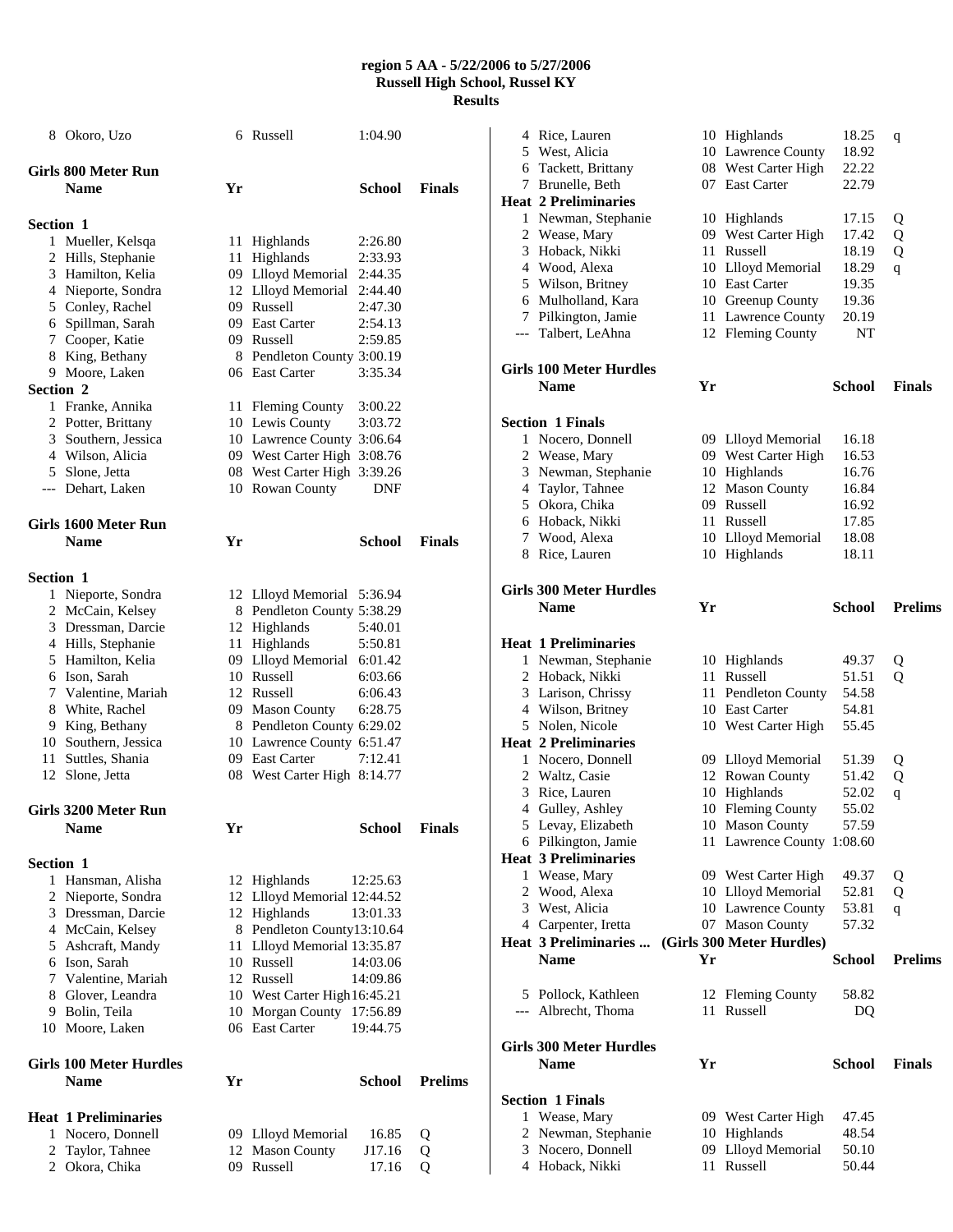| 5 Waltz, Casie | 12 Rowan County    | 50.86 |
|----------------|--------------------|-------|
| 6 Wood, Alexa  | 10 Llloyd Memorial | 50.93 |
| 7 West, Alicia | 10 Lawrence County | 51.04 |
| 8 Rice, Lauren | 10 Highlands       | 52.33 |

# **Girls 4x100 Meter Relay Team Relay Prelims**

|   | <b>Heat 1 Preliminaries</b> |                          |   |
|---|-----------------------------|--------------------------|---|
| 1 | <b>Lawrence County</b>      | A<br>51.34               | Q |
|   | 1) Frazier, Bree 11         | 2) Laney, Hilary 9       |   |
|   | 3) Meddings, Iris 12        | 4) O'Brian, Lynden 11    |   |
|   | 2 Llloyd Memorial           | A<br>53.74               | Q |
|   | 1) Boyles, Chevon 07        | 2) Wood, Alexa 10        |   |
|   | 3) Grant, Samantha 11       | 4) Lockard, Tawni 09     |   |
| 3 | Russell High School         | $\mathsf{A}$<br>54.71    | Q |
|   | 1) Okora, Chika 09          | 2) Okoro, Chinwe 11      |   |
|   | 3) Okora, Queena 12         | 4) Muncy, Paige 12       |   |
|   | 4 Greenup County            | A<br>58.08               | q |
|   | 1) Skeens, Jordan 10        | 2) Loan, Ashley 12       |   |
|   | 3) Mulholland, Kara 10      | 4) Berry, Cari 11        |   |
| 5 | Newport High School         | 58.44<br>A               |   |
|   | 1) Whaley, Margo 09         | 2) Jenkins, Jasany 09    |   |
|   | 3) Sneed, Georgia 09        | 4) Lynch, Courtney       |   |
| 6 | <b>East Carter</b>          | 1:00.61<br>A             |   |
|   | 1) Wilson, Britney 10       | 2) Porter, Paige 06      |   |
|   | 3) Cox, Kelly 09            | 4) Triplett, Kayla 09    |   |
|   | <b>Heat 2 Preliminaries</b> |                          |   |
| 1 | Highlands                   | 53.19<br>A               | Q |
|   | 1) Rafferty, Dianna 11      | 2) Geiman, Liz 9         |   |
|   | 3) Newman, Stephanie 10     | 4) Pendery, Liza 10      |   |
| 2 | Morgan County               | 55.96<br>A               | Q |
|   | 1) Kelly, Kelly 10          | 2) Howard, Ceila 12      |   |
|   | 3) Bolin, Teila 10          | 4) Stacy, Meredith       |   |
| 3 | <b>Mason County</b>         | A<br>56.02               | Q |
|   | 1) Chambers, Desarae 10     | 2) Green, Cory 10        |   |
|   | 3) Taylor, Tahnee 12        | 4) Wallingford, Beryl 11 |   |
| 4 | Pendleton County            | A<br>58.36               | q |
|   | 1) Speier, Michelle 11      | 2) Barnes, Alexandria 9  |   |
|   | 3) Larison, Amanda 12       | 4) LeCrone, Caitlin 9    |   |
| 5 | West Carter High            | 1:01.56<br>A             |   |
|   | 1) Nolen, Nicole 10         | 2) Nolen, Paige 09       |   |
|   | 3) Madden, Vicki 10         | 4) Oney, Brittany 08     |   |
| 6 | <b>Bourbon County</b>       | 1:04.87<br>A             |   |
|   | 1) Snelling, Kim 9          | 2) Dyer, Lauren 11       |   |
|   | 3) Dyer, Amanda 11          | 4) Burdine, Holly 10     |   |
|   |                             |                          |   |

# **Girls 4x100 Meter Relay Team Relay Finals**

# **Section 1 Finals**

|   | 1 Lawrence County       |                       | 51.07 |
|---|-------------------------|-----------------------|-------|
|   | 1) Frazier, Bree 11     | 2) Laney, Hilary 9    |       |
|   | 3) Meddings, Iris 12    | 4) O'Brian, Lynden 11 |       |
|   | 2 Highlands             | А                     | 51.66 |
|   | 1) Rafferty, Dianna 11  | 2) Geiman, Liz 9      |       |
|   | 3) Newman, Stephanie 10 | 4) Pendery, Liza 10   |       |
|   | 3 Russell High School   | А                     | 52.77 |
|   | 1) Okora, Chika 09      | 2) Okoro, Chinwe 11   |       |
|   | 3) Okoro, Uzo 6         | 4) Geis, Allie 10     |       |
| 4 | <b>Mason County</b>     | А                     | 53.03 |
|   | 1) Chambers, Desarae 10 | 2) Green, Cory 10     |       |

| A                        | 51.34   | Q |
|--------------------------|---------|---|
| 2) Laney, Hilary 9       |         |   |
| 4) O'Brian, Lynden       | 11      |   |
| A                        | 53.74   | Q |
| 2) Wood, Alexa 10        |         |   |
| 4) Lockard, Tawni 09     |         |   |
| A                        | 54.71   | Q |
| 2) Okoro, Chinwe 11      |         |   |
| 4) Muncy, Paige 12       |         |   |
|                          |         |   |
| A                        | 58.08   | q |
| 2) Loan, Ashley 12       |         |   |
| 4) Berry, Cari 11        |         |   |
| A                        | 58.44   |   |
| 2) Jenkins, Jasany 09    |         |   |
| 4) Lynch, Courtney       |         |   |
| A                        | 1:00.61 |   |
| 2) Porter, Paige 06      |         |   |
| 4) Triplett, Kayla 09    |         |   |
|                          |         |   |
| A                        | 53.19   | Q |
| 2) Geiman, Liz 9         |         |   |
| 4) Pendery, Liza 10      |         |   |
| A                        | 55.96   | O |
|                          |         |   |
| 2) Howard, Ceila 12      |         |   |
| 4) Stacy, Meredith       |         |   |
| A                        | 56.02   | Q |
| 2) Green, Cory 10        |         |   |
| 4) Wallingford, Beryl 11 |         |   |
| A                        | 58.36   | q |
| 2) Barnes, Alexandria 9  |         |   |
| 4) LeCrone, Caitlin 9    |         |   |
| A                        | 1:01.56 |   |
| 2) Nolen, Paige 09       |         |   |
| 4) Oney, Brittany 08     |         |   |
| A                        | 1:04.87 |   |
| 2) Dyer, Lauren 11       |         |   |
| 4) Burdine, Holly 10     |         |   |
|                          |         |   |
|                          |         |   |
|                          | Finals  |   |
| elay                     |         |   |
|                          |         |   |
|                          |         |   |
| Α                        | 51.07   |   |
| 2) Laney, Hilary 9       |         |   |

| 3) Taylor, Tahnee 12        | 4) Wallingford, Beryl 11  |                |   |
|-----------------------------|---------------------------|----------------|---|
| 5 Llloyd Memorial           | A                         | 53.20          |   |
| 1) Boyles, Chevon 07        | 2) Wood, Alexa 10         |                |   |
|                             |                           |                |   |
| 3) Grant, Samantha 11       | 4) Lockard, Tawni 09      |                |   |
| 6 Morgan County             | A                         | 54.68          |   |
| 1) Kelly, Kelly 10          | 2) Howard, Ceila 12       |                |   |
| 3) Bolin, Teila 10          | 4) Stacy, Meredith        |                |   |
| 7 Greenup County            | A                         | 57.23          |   |
| 1) Skeens, Jordan 10        | 2) Loan, Ashley 12        |                |   |
| 3) Mulholland, Kara 10      | 4) Berry, Cari 11         |                |   |
| 8 Pendleton County          | A                         | 58.27          |   |
| 1) Speier, Michelle 11      | 2) Barnes, Alexandria 9   |                |   |
| 3) Larison, Amanda 12       | 4) Larison, Chrissy 11    |                |   |
|                             |                           |                |   |
| Girls 4x200 Meter Relay     |                           |                |   |
|                             |                           |                |   |
| <b>Team</b>                 | <b>Relay</b>              | <b>Prelims</b> |   |
|                             |                           |                |   |
| <b>Heat 1 Preliminaries</b> |                           |                |   |
| 1 Lawrence County           | A                         | 1:47.98        | Q |
| 1) Frazier, Bree 11         | 2) Laney, Hilary 9        |                |   |
| 3) Meddings, Iris 12        | 4) O'Brian, Lynden 11     |                |   |
| 2 Llloyd Memorial           | A                         | 1:56.79        | Q |
| 1) Boyles, Chevon 07        | 2) Wood, Alexa 10         |                |   |
| 3) Grant, Samantha 11       | 4) Lockard, Tawni 09      |                |   |
| 3 Pendleton County          | A                         | 2:00.56        | Q |
| 4 Greenup County            | A                         | 2:04.60        |   |
|                             |                           |                |   |
| 1) Skeens, Jordan 10        | 2) Loan, Ashley 12        |                |   |
| 3) Royster, Kelsey 12       | 4) Mulholland, Kara 10    |                |   |
| 5 Newport High School       | A                         | 2:09.67        |   |
| 1) Jenkins, Jasany 09       | 2) Carter, Courtney       |                |   |
| 3) Lynch, Courtney          | 4) Sneed, Georgia 09      |                |   |
| 6 West Carter High          | A                         | 2:13.94        |   |
| 1) Nolen, Paige 09          | 2) Oney, Brittany 08      |                |   |
| 3) Tackett, Brittany 08     | 4) Madden, Vicki 10       |                |   |
| <b>Heat 2 Preliminaries</b> |                           |                |   |
| 1 Highlands                 | А                         | 1:50.88        | Q |
| 1) Beck, Caitlin 10         | 2) Newman, Stephanie 10   |                |   |
| 3) Pendery, Liza 10         | 4) Rafferty, Dianna 11    |                |   |
| Heat 2 Preliminaries        | (Girls 4x200 Meter Relay) |                |   |
|                             |                           |                |   |
| <b>Team</b>                 | <b>Relay</b>              | <b>Prelims</b> |   |
|                             |                           |                |   |
| 2 Russell High School       | A                         | 1:51.62        | Q |
| 1) Okora, Chika 09          | 2) Okoro, Chinwe 11       |                |   |
| 3) Okoro, Uzo 6             | 4) Geis, Allie 10         |                |   |
| 3 Mason County              | А                         | 1:59.56        | Q |
| 1) Green, Cory 10           | 2) Levay, Elizabeth 10    |                |   |
| 3) Taylor, Tahnee 12        | 4) Wallingford, Beryl 11  |                |   |
| 4 Fleming County            | Α                         | 2:01.79        | q |
| 5 East Carter               | А                         | 2:04.46        | q |
| 6 Lewis County              | A                         | 2:10.03        |   |
| 1) Burriss, Kaycee 10       | 2) Potter, Brittany 10    |                |   |
| 3) Jones, Bethany 10        | 4) Mason, Whitley 10      |                |   |
|                             |                           |                |   |
|                             |                           |                |   |
| Girls 4x200 Meter Relay     |                           |                |   |
| <b>Team</b>                 | <b>Relay</b>              | <b>Finals</b>  |   |
|                             |                           |                |   |
| <b>Section 1 Finals</b>     |                           |                |   |
| 1 Lawrence County           | A                         | 1:45.50        |   |
| 1) Frazier, Bree 11         | 2) Laney, Hilary 9        |                |   |
| 3) Meddings, Iris 12        | 4) O'Brian, Lynden 11     |                |   |
| 2 Highlands                 | Α                         | 1:47.23        |   |

1) Newman, Stephanie 10 2) Pendery, Liza 10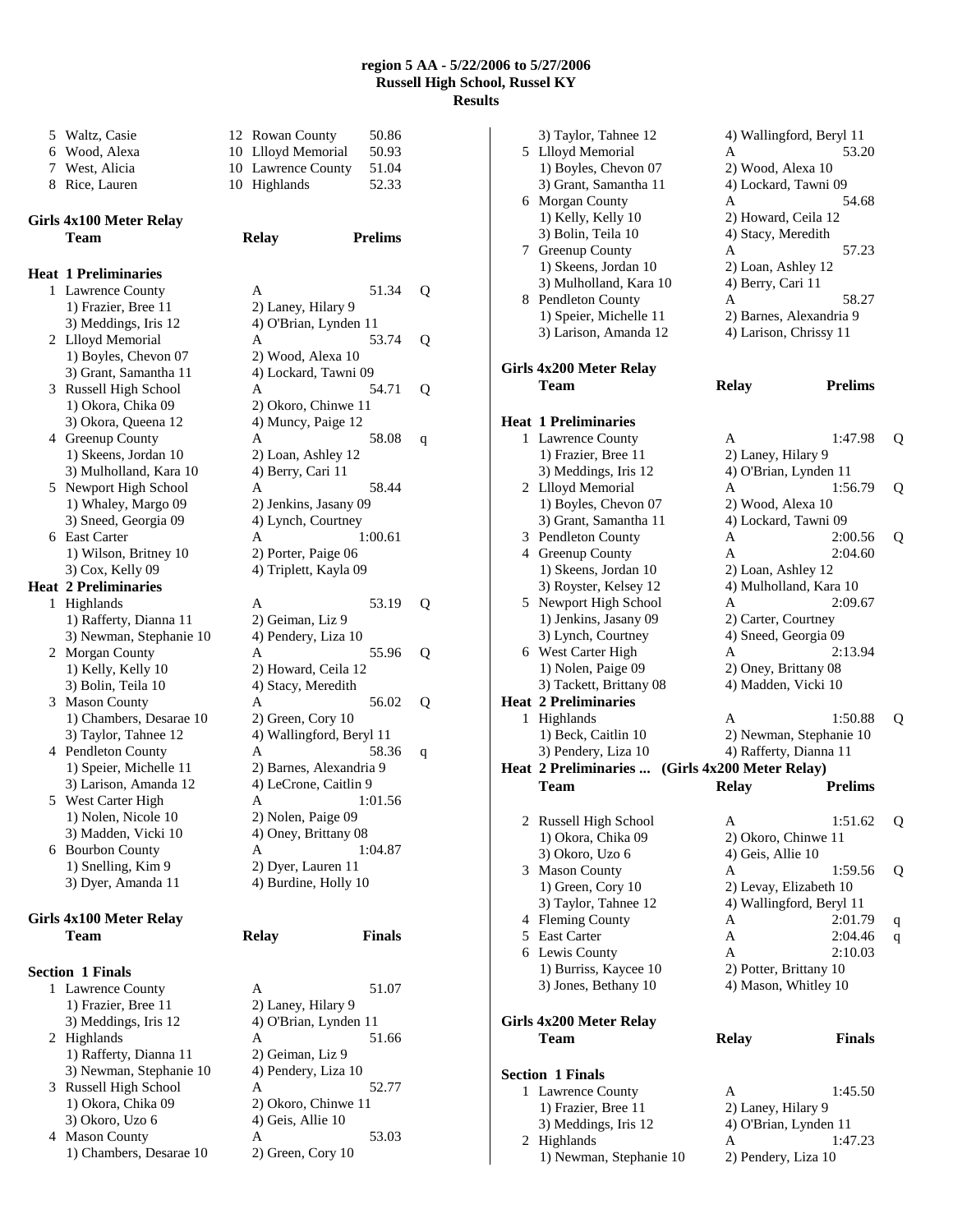3 Russell High School A 1:50.53 1) Okora, Chika 09 2) Okoro, Chinwe 11  $3)$  Okoro, Uzo 6  $4)$  Geis, Allie 10 4 Llloyd Memorial A 1:52.14 1) Boyles, Chevon 07 2) Wood, Alexa 10 3) Grant, Samantha 11 4) Lockard, Tawni 09 5 Pendleton County A 1:58.60 3) Larison, Amanda 12 4) Larison, Chrissy 11 6 Fleming County A 2:02.45 1) Pollock, Kathleen 12 2) Price, Brittani 10 3) Franke, Annika 11 4) Gulley, Ashley 10 7 East Carter A 2:07.04

# **Girls 4x400 Meter Relay Team Relay Finals**

#### **Section 1**

1 Highlands A 4:15.83 1) Pendery, Liza 10 2) Parian, Olivia 10 3) Hoefker, Megan 10 4) Mueller, Kelsqa 11 2 Russell High School A 4:22.56 1) Hoback, Nikki 11 2) Roark, Madison 08 3) Geis, Allie 10 4) Albrecht, Thoma 11 3 Llloyd Memorial A 4:24.57 1) Molitor, Ashley 09 2) Hamilton, Kelia 09 4 Rowan County A 4:36.49 1) Iwu, Jessica 11 2) Dehart, Laken 10 5 West Carter High A 4:48.37 3) Webb, Tiffany 11 4) Wilson, Alicia 09 6 Mason County A 4:50.70 1) Green, Cory 10 2) Menke, Blaine 09 3) Wallingford, Beryl 11 4) White, Rachel 09 7 Pendleton County A 4:52.04 8 Lawrence County A 1) Southern, Jessica 10 2) Hardin, Katelyn 8 3) Ellis, Tessa 9 4) Ward, Mary 11

## **Girls 4x800 Meter Relay Team Relay Finals**

# **Section 1**

3) Hensley, Sarah 12 4) Mueller, Kelsqa 11 3) Hamilton, Kelia 09 4) Molitor, Ashley 09 1) Albrecht, Thoma 11 2) Conley, Rachel 09<br>3) Ison, Sarah 10 4) Valentine, Mariah 1) Carpenter, Iretta 07 2) Menke, Blaine 09 3) Wallingford, Beryl 11 4) White, Rachel 09 5 West Carter High A 12:10.44

3) Rafferty, Dianna 11 4) Hoefker, Megan 10 1) Speier, Michelle 11 2) Barnes, Alexandria 9 1) Triplett, Kayla 09 2) Pennington, Sonja 10  $3)$  Cox, Kelly 09  $\hspace{1.6cm}$  4) Brunelle, Beth 07

3) Grant, Samantha 11 4) Linneman, Jennifer 11 3) Waltz, Casie 12 4) Wientjes, Lindsay 12 1) Wease, Mary 09 2) Walker, Clerrinda 11 1) Speier, Michelle 11 2) McDonough, Anna 9 3) Larison, Chrissy 11 4) Larison, Amanda 12<br>
Lawrence County A 5:07.17

1 Highlands A 10:02.44 1) Dressman, Darcie 12 2) Hansman, Alisha 12 2 Llloyd Memorial A 10:15.39 1) Nieporte, Sondra 12 2) Siefert, Courtney 08 3 Russell High School A 10:43.45 4) Valentine, Mariah 12 4 Mason County A 11:52.82

|   | 1) Slone, Jetta 08                             |    | 2) Nolen, Nicole 10                    |                |                |
|---|------------------------------------------------|----|----------------------------------------|----------------|----------------|
|   | 3) Wilson, Alicia 09                           |    | 4) Tackett, Brittany 08                |                |                |
|   | 6 East Carter                                  |    | A                                      | 12:21.75       |                |
|   | 1) Ferguson, Keisha 08                         |    | 2) Suttles, Shania 09                  |                |                |
|   | 3) Pennington, Sonja 10                        |    | 4) Spillman, Sarah 09                  |                |                |
|   | 7 Lawrence County                              |    | A                                      | 12:35.90       |                |
|   | 1) Southern, Jessica 10                        |    | 2) Southern, Jaimie 10                 |                |                |
|   | 3) Ward, Mary 11                               |    | 4) Beckwith, Elizabeth 10              |                |                |
|   | <b>Boys 100 Meter Dash</b>                     |    |                                        |                |                |
|   | <b>Name</b>                                    | Yr |                                        | <b>School</b>  | <b>Prelims</b> |
|   |                                                |    |                                        |                |                |
|   | <b>Heat 1 Preliminaries</b>                    |    |                                        |                |                |
|   | 1 Sparks, Brent                                |    | 11 Mason County                        | 11.72          | Q              |
|   | 2 Thompson, Marlon                             |    | 12 Greenup County                      | 12.09          |                |
|   | 3 kramer, jordan                               |    | 11 Highlands                           | 12.12<br>12.32 |                |
|   | 4 Montgomery, Wes<br>5 Clark, Nathan           |    | 11 Morgan County                       | 12.47          |                |
|   |                                                |    | 10 Lewis County<br>11 Pendleton County |                |                |
|   | 6 Lorenz, Jesse<br><b>Heat 2 Preliminaries</b> |    |                                        | 12.92          |                |
|   | 1 bridgett, jordan                             |    | 12 Highlands                           | 11.66          |                |
|   | 2 Beach, Derrick                               |    | 11 Greenup County                      | 11.79          | Q              |
|   | 3 Webb, Dara                                   |    | 12 Llloyd Memorial                     | 11.86          | $\mathbf q$    |
|   | 4 Jordon, Douglas                              |    | 11 Lewis County                        | 12.23          | q              |
|   | 5 Lewis, Nick                                  |    | 11 Russell                             | 13.19          |                |
|   | <b>Heat 3 Preliminaries</b>                    |    |                                        |                |                |
|   | 1 Hall, JJ                                     |    | 11 Llloyd Memorial                     | 11.88          | Q              |
|   | Heat 3 Preliminaries                           |    | (Boys 100 Meter Dash)                  |                |                |
|   | <b>Name</b>                                    | Yr |                                        | <b>School</b>  | <b>Prelims</b> |
|   |                                                |    |                                        |                |                |
|   | 2 Wilks, Brian                                 |    | 11 Lawrence County                     | 11.98          | q              |
| 3 | Purcell, Dustin                                |    | 9 Bourbon County                       | 12.12          |                |
| 4 | Taylor, BJ                                     |    | 11 Fleming County                      | 12.52          |                |
|   | 5 Ward, Brandon                                |    | 09 Morgan County                       | 12.55          |                |
|   | 6 Burgin, David                                |    | 10 Newport                             | 12.59          |                |
|   | <b>Heat 4 Preliminaries</b>                    |    |                                        |                |                |
|   | 1 Sloas, Morgan                                |    | 11 Fleming County                      | 11.71          | Q              |
|   | 2 Bradford, Max                                |    | 12 Bourbon County                      | 12.01          | q              |
|   | 3 Fitzpatrick, Larry                           |    | 12 Lawrence County                     | 12.18          |                |
| 4 | Boggs, Cori                                    |    | 12 Pendleton County                    | 12.35          |                |
| 5 | Kim, Daniel                                    |    | 09 Newport                             | 12.75          |                |
|   |                                                |    |                                        |                |                |
|   | Boys 100 Meter Dash<br><b>Name</b>             | Yr |                                        | School         | <b>Finals</b>  |
|   |                                                |    |                                        |                |                |
|   | <b>Section 1 Finals</b>                        |    |                                        |                |                |
| 1 | Hall, JJ                                       |    | 11 Llloyd Memorial                     | 11.29          |                |
| 2 | Sloas, Morgan                                  |    | 11 Fleming County                      | 11.33          |                |
| 3 | Sparks, Brent                                  |    | 11 Mason County                        | 11.43          |                |
|   | 4 Beach, Derrick                               | 11 | Greenup County                         | 11.49          |                |
|   | 5 bridgett, jordan                             |    | 12 Highlands                           | 11.58          |                |
|   | 6 Webb, Dara                                   |    | 12 Llloyd Memorial                     | 11.60          |                |
|   | 7 Bradford, Max                                |    | 12 Bourbon County                      | 11.78          |                |
|   | --- Wilks, Brian                               |    | 11 Lawrence County                     | FS             |                |
|   | Boys 200 Meter Dash                            |    |                                        |                |                |
|   | <b>Name</b>                                    | Yr |                                        | <b>School</b>  | <b>Prelims</b> |
|   |                                                |    |                                        |                |                |
|   | <b>Heat 1 Preliminaries</b>                    |    |                                        |                |                |
|   | 1 Gill, Scott                                  |    | 11 Russell                             | 23.15          | Q              |
|   | 2 bridgett, jordan                             |    | 12 Highlands                           | 23.88          | q              |
|   | 3 Fitzpatrick, Larry                           |    | 12 Lawrence County                     | 24.45          |                |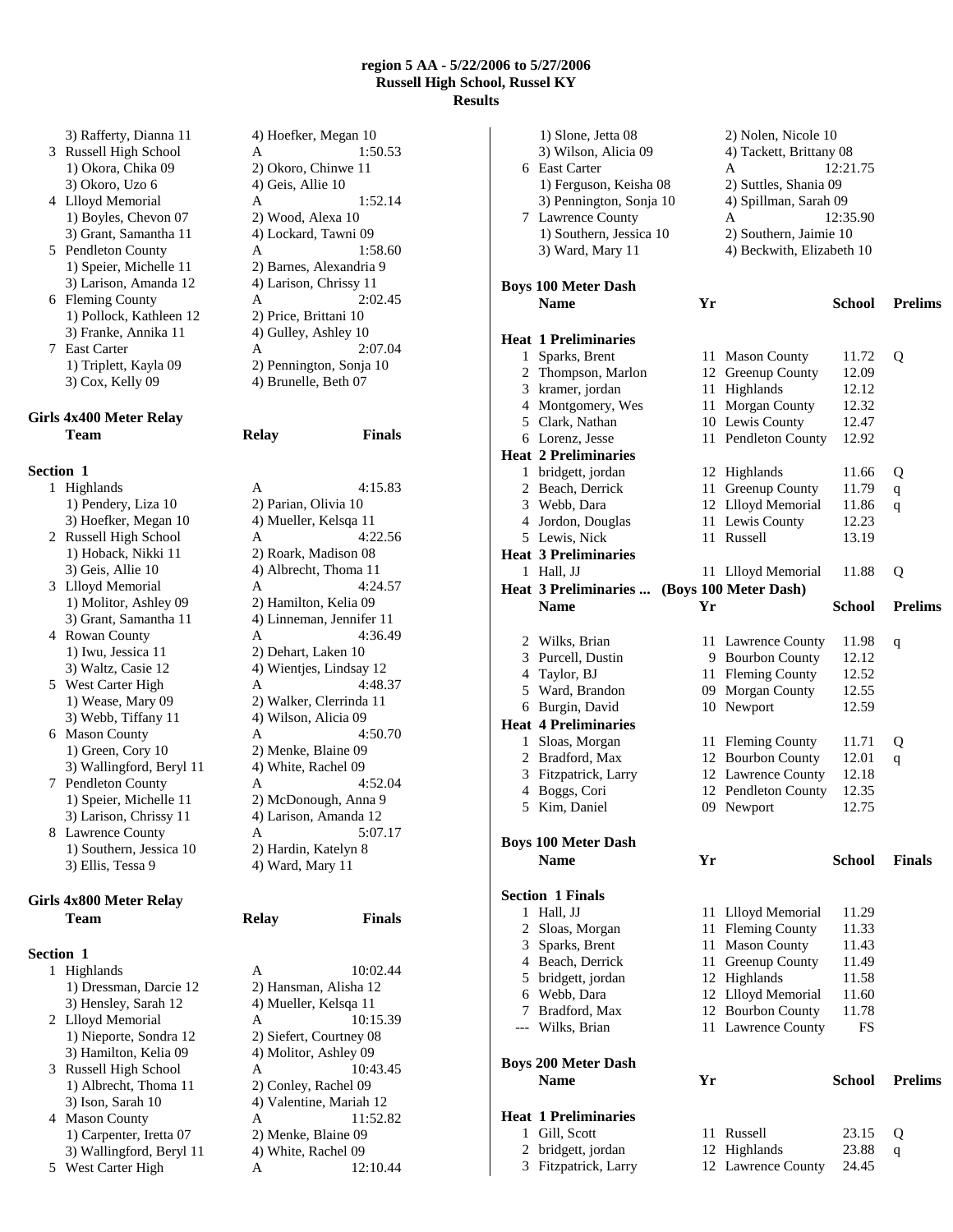|   | <b>Name</b>                       | Yr   |                                     | <b>School</b>  | <b>Finals</b>  |
|---|-----------------------------------|------|-------------------------------------|----------------|----------------|
|   | <b>Boys 400 Meter Dash</b>        |      |                                     |                |                |
|   |                                   |      |                                     |                |                |
|   | 4 Haney, Tyler                    |      | 09 Morgan County                    | 1:05.83        |                |
| 3 | Virgin, Zack<br>Fitzpatrick, Mark | 10   | 9 Lawrence County                   | 56.55          |                |
| 2 | 1 Edwards, Nick                   |      | 12 Fleming County<br>Russell        | 55.52<br>56.32 | Q              |
|   | <b>Heat 4 Preliminaries</b>       |      |                                     |                |                |
|   | 5 Ellison, Bailey                 | 11   | Fleming County                      | 57.41          |                |
|   | 4 Weber, Marcel                   | 11   | Rowan County                        | 55.75          |                |
|   | 3 Crawford, Chase                 | 11   | <b>Mason County</b>                 | 54.41          | q              |
|   | 2 malone, spencer                 |      | 10 Highlands                        | 52.94          | $\mathbf{q}$   |
| 1 | Flaugher, Lafe                    |      | 12 East Carter                      | 52.64          | Q              |
|   | <b>Heat 3 Preliminaries</b>       |      |                                     |                |                |
| 5 | Ilg, Zach                         | 11   | Newport                             | 1:00.98        |                |
|   | 4 Halverson, Colton               | 11 - | Lewis County                        | 55.85          |                |
|   | 3 Thomas, Richard                 |      | 9 Lawrence County                   | 53.98          | q              |
|   | 2 Comer, Dominic                  | 11   | West Carter High                    | 52.58          | q              |
|   | 1 Hall, JJ                        | 11   | Llloyd Memorial                     | 52.08          | Q              |
|   | <b>Heat 2 Preliminaries</b>       |      |                                     |                |                |
| 7 | Brunelle, Chris                   |      | 10 East Carter                      | 1:25.16        |                |
| 6 | Gilliam, Robert                   | 11   | Greenup County                      | 58.41          |                |
|   | 5 Downing, Caleb                  | 12   | <b>Bourbon County</b>               | 56.67          |                |
|   | 4 Clark, Nathan                   |      | 10 Lewis County                     | 56.41          |                |
|   | 3 Trent, Logan                    |      | 11 Rowan County                     | 54.94          |                |
|   | 2 Herthel, Roger                  |      | 09 Llloyd Memorial                  | 54.87          |                |
| 1 | head, spencer                     | 11.  | Highlands                           | 52.47          | Q              |
|   | <b>Heat 1 Preliminaries</b>       |      |                                     |                |                |
|   | <b>Name</b>                       | Yr   |                                     | School         | <b>Prelims</b> |
|   | <b>Boys 400 Meter Dash</b>        |      |                                     |                |                |
|   |                                   |      |                                     |                |                |
|   | 7 bridgett, jordan                |      | 12 Highlands                        | 25.25          |                |
|   | 6 Kennedy, Justin                 |      | 12 Llloyd Memorial                  | 24.44          |                |
|   | 5 Sloas, Morgan                   | 11 - | <b>Fleming County</b>               | 23.79          |                |
|   | 4 Sparks, Brent                   | 11   | <b>Mason County</b>                 | 23.00          |                |
|   | 3 Hall, JJ                        | 11 - | Llloyd Memorial                     | 22.90          |                |
|   | 2 head, spencer                   | 11   | Highlands                           | 22.74          |                |
| 1 | Gill, Scott                       | 11   | Russell                             | 22.46          |                |
|   | <b>Section 1 Finals</b>           |      |                                     |                |                |
|   |                                   |      |                                     |                |                |
|   | <b>Name</b>                       | Yr   |                                     | <b>School</b>  | <b>Finals</b>  |
|   | <b>Boys 200 Meter Dash</b>        |      |                                     |                |                |
|   |                                   |      |                                     |                | q              |
|   | 2 Sloas, Morgan<br>3 Moore, Chris | 11   | <b>Fleming County</b><br>09 Newport | 23.79<br>24.13 | q              |
|   | 1 Hall, JJ                        | 11   | Llloyd Memorial                     | 23.53          | Q              |
|   | <b>Heat 4 Preliminaries</b>       |      |                                     |                |                |
|   | 5 Stephenson, TJ                  |      | 10 Greenup County                   | 26.37          |                |
|   | 4 Burgin, David                   | 10   | Newport                             | 25.84          |                |
| 3 | Taylor, BJ                        | 11 - | <b>Fleming County</b>               | 24.84          |                |
|   | 2 Purcell, Dustin                 |      | 9 Bourbon County                    | 24.20          |                |
|   | 1 head, spencer                   | 11   | Highlands                           | 23.34          | Q              |
|   | <b>Heat 3 Preliminaries</b>       |      |                                     |                |                |
|   | 5 Carter, Rashard                 |      | 08 Greenup County                   | 25.89          |                |
|   | 4 Applegate, Frankie              |      | 11 Lewis County                     | 25.69          |                |
|   | 3 Wilks, Brian                    |      | 11 Lawrence County                  | 24.75          |                |
|   | 2 Kennedy, Justin                 |      | 12 Llloyd Memorial                  | 24.05          | q              |
| 1 | Sparks, Brent                     | 11   | <b>Mason County</b>                 | 23.69          | Q              |
|   | <b>Heat 2 Preliminaries</b>       |      |                                     |                |                |
|   | 5 Manning, Blake                  |      | 09 Rowan County                     | 25.77          |                |
|   | 4 Hendricks, Chris                |      | 9 Bourbon County                    | 25.75          |                |
|   |                                   |      |                                     |                |                |

|                  | <b>Section 1 Finals</b>         |    |                             |               |               |
|------------------|---------------------------------|----|-----------------------------|---------------|---------------|
| 1                | head, spencer                   |    | 11 Highlands                | 51.12         |               |
|                  | 2 Hall, JJ                      |    | 11 Llloyd Memorial          | 51.82         |               |
|                  | 3 Comer, Dominic                |    | 11 West Carter High         | 52.28         |               |
|                  | 4 Edwards, Nick                 |    | 12 Fleming County           | 52.43         |               |
|                  | 5 Flaugher, Lafe                |    | 12 East Carter              | 52.48         |               |
|                  | 6 malone, spencer               |    | 10 Highlands                | 52.68         |               |
|                  | 7 Thomas, Richard               |    | 9 Lawrence County           | 55.76         |               |
|                  | 8 Crawford, Chase               |    | 11 Mason County             | 57.31         |               |
|                  |                                 |    |                             |               |               |
|                  | <b>Boys 800 Meter Run</b>       |    |                             |               |               |
|                  | <b>Name</b>                     | Yr |                             | School        | <b>Finals</b> |
| Section 1        |                                 |    |                             |               |               |
|                  | 1 Duncan, Ron                   |    | 12 Fleming County           | 1:59.94       |               |
|                  | 2 mirrielees, brian             |    | 10 Highlands                | 2:02.20       |               |
|                  | 3 Simpson, Jared                |    | 12 Russell                  | 2:02.56       |               |
|                  | 4 Ellison, CJ                   |    | 12 Fleming County           | 2:02.79       |               |
|                  | 5 Fouch, Patrick                |    | 09 Rowan County             | 2:04.64       |               |
|                  | Section 1  (Boys 800 Meter Run) |    |                             |               |               |
|                  | <b>Name</b>                     | Yr |                             | <b>School</b> | <b>Finals</b> |
|                  | 6 Pettit, Travis                |    | 12 Rowan County             | 2:06.21       |               |
|                  | 7 Smith, Corey                  |    | 10 Russell                  | 2:08.41       |               |
|                  | 8 Kindred, Josey                |    | 9 Bourbon County 2:12.46    |               |               |
|                  | 9 Wilburn, Josh                 |    | 12 East Carter              | 2:14.12       |               |
|                  | 10 Kalen, Jones                 |    | 12 West Carter High 2:15.87 |               |               |
|                  | 11 Sewell, Zack                 |    | 11 Llloyd Memorial 2:18.61  |               |               |
|                  | 12 Keaton, Jon                  |    | 12 Lawrence County 2:18.85  |               |               |
|                  | 13 Allen, Aaron                 |    | 9 East Carter               | 2:20.36       |               |
|                  | 14 Ritter, Scott                |    | 11 Pendleton County 2:22.13 |               |               |
|                  | --- Kinman, Eric                |    | 12 Llloyd Memorial          | DO            |               |
|                  |                                 |    |                             |               |               |
|                  | <b>Boys 1600 Meter Run</b>      |    |                             |               |               |
|                  | <b>Name</b>                     | Yr |                             | School        | <b>Finals</b> |
| <b>Section 1</b> |                                 |    |                             |               |               |
|                  | 1 Duncan, Ron                   |    | 12 Fleming County           | 4:30.38       |               |
|                  | 2 Kinman, Eric                  |    | 12 Llloyd Memorial          | 4:32.35       |               |
|                  | 3 mirrielees, brian             |    | 10 Highlands                | 4:35.14       |               |
|                  | 4 Moore, Casey                  |    | 12 Rowan County             | 4:39.97       |               |
|                  | 5 Ritter, Scott                 |    | 11 Pendleton County 4:40.92 |               |               |
|                  | 6 McClain, Tyler                |    | 10 East Carter              | 4:47.38       |               |
|                  | 7 Campbell, Mark                |    | 12 Rowan County             | 4:50.90       |               |
|                  | 8 Costello, Joey                |    | 12 Llloyd Memorial 4:52.19  |               |               |
|                  | 9 Sparks, Aaron                 |    | 12 Lewis County             | 4:58.71       |               |
|                  | 10 Colvin, Brian                |    | 10 Lawrence County 4:58.76  |               |               |
|                  | 11 Snead, Jeremy                |    | 11 Lawrence County 4:59.46  |               |               |
|                  | 12 menninger, eric              |    | 11 Highlands                | 5:02.97       |               |
|                  | 13 Wilburn, Josh                |    | 12 East Carter              | 5:05.01       |               |
|                  | 14 Wolfe, Austin                |    | 9 Pendleton County 5:23.52  |               |               |
|                  | 15 Alexander, Tanner            |    | 08 Russell                  | 5:46.59       |               |
|                  | 16 Cundiff, Travis              |    | 10 West Carter High 5:49.57 |               |               |
|                  | 17 Faulkenberg, Chris           |    | 07 West Carter High 5:49.78 |               |               |
|                  | 18 Fahey, Joshua                |    | 09 Mason County             | 6:45.98       |               |
|                  | <b>Boys 3200 Meter Run</b>      |    |                             |               |               |
|                  | <b>Name</b>                     | Yr |                             | School        | <b>Finals</b> |
|                  |                                 |    |                             |               |               |
| Section 1        |                                 |    |                             |               |               |

12 Fleming County 10:10.83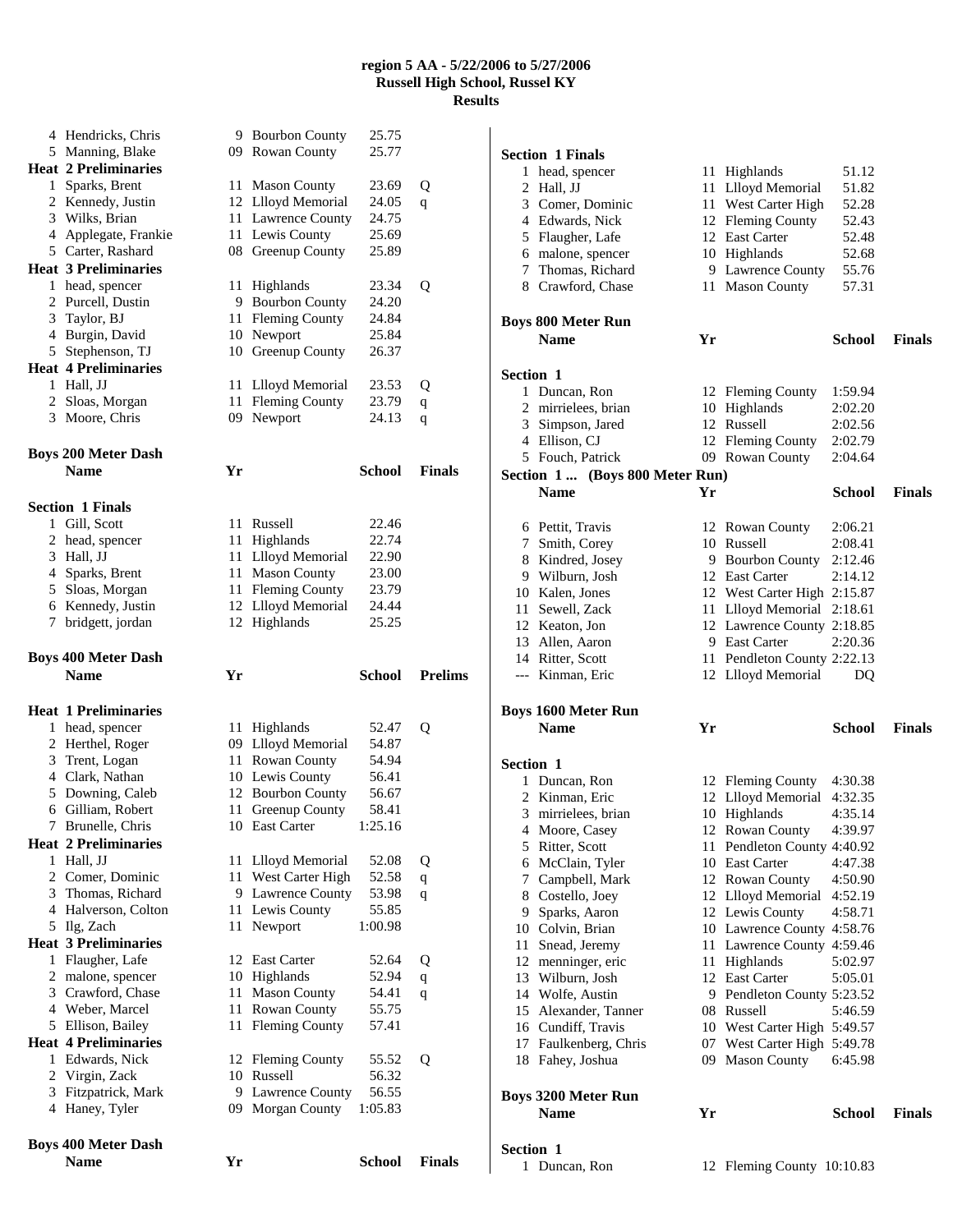| 2                   | Hendrix, Jon                                   |    | 12 Bourbon County 10:24.77             |                |                |
|---------------------|------------------------------------------------|----|----------------------------------------|----------------|----------------|
|                     | 3 austin, griffin                              |    | 10 Highlands                           | 10:28.35       |                |
|                     | 4 Moore, Casey                                 |    | 12 Rowan County                        | 10:41.24       |                |
|                     | 5 kruse, wes                                   |    | 11 Highlands                           | 10:52.11       |                |
|                     | 6 Alexander, Tanner                            |    | 08 Russell                             | 10:52.80       |                |
|                     | 7 Hatfield, Corey                              |    | 10 Pendleton County10:55.35            |                |                |
|                     | 8 Costello, Joey                               |    | 12 Llloyd Memorial 11:14.17            |                |                |
|                     | 9 Tieke, Greg                                  |    | 12 Llloyd Memorial 11:23.60            |                |                |
|                     | 10 Whitt, Shane                                |    | 11 Fleming County 11:47.38             |                |                |
|                     | 11 Wolfe, Austin                               |    | 9 Pendleton County12:02.00             |                |                |
|                     | 12 Meyers, Jim                                 |    | 08 Mason County 12:18.59               |                |                |
|                     | 13 Green, Jeremy                               |    | 10 East Carter                         | 12:21.73       |                |
|                     | 14 Williams, Landon                            |    | 12 Russell                             | 12:36.30       |                |
|                     | 15 Campbell, Mark                              |    | 12 Rowan County 12:36.37               |                |                |
|                     | <b>Boys 110 Meter Hurdles</b>                  |    |                                        |                |                |
|                     | <b>Name</b>                                    | Yr |                                        | School         | <b>Prelims</b> |
|                     |                                                |    |                                        |                |                |
|                     | <b>Heat 1 Preliminaries</b>                    |    |                                        |                |                |
|                     | 1 Armstrong, Nathan                            |    | 11 Russell                             | 15.51          | Q              |
|                     | 2 crothers, jake                               |    | 10 Highlands                           | 17.95          | Q              |
|                     | 3 Burns, Richard                               |    | 12 Bourbon County                      | 18.01          | q              |
|                     | 4 Frazier, Zack                                |    | 10 Lawrence County                     | 18.65          |                |
|                     | <b>Heat 2 Preliminaries</b>                    |    |                                        |                |                |
|                     | 1 Lykins, Lance                                |    | 12 West Carter High                    | 16.59          | Q              |
|                     | 2 hall, jimmy                                  |    | 10 Highlands                           | 18.16          | Q              |
|                     | 3 Otto, Jon                                    |    | 10 Llloyd Memorial                     | 19.30          |                |
|                     | 4 Kirkpatrick, Rafael                          |    | 09 Newport                             | 19.93          |                |
|                     | <b>Heat 3 Preliminaries</b>                    |    |                                        |                |                |
|                     | 1 Lavender, Jeremy                             |    | 12 Russell                             | 16.10          | Q              |
|                     | 2 Bradford, Micah                              |    | 11 Llloyd Memorial                     | 17.13          | Q              |
|                     | 3 Donohew, Joey                                |    | 12 Rowan County                        | 17.50          | $\mathsf{q}$   |
| 4                   | Payne, Eric                                    |    | 10 Newport                             | 18.40          |                |
| 5                   | Thompson, Matt                                 |    | 10 Pendleton County                    | 22.00          |                |
|                     | <b>Boys 110 Meter Hurdles</b>                  |    |                                        |                |                |
|                     | <b>Name</b>                                    | Yr |                                        | <b>School</b>  | <b>Finals</b>  |
|                     |                                                |    |                                        |                |                |
|                     | <b>Section 1 Finals</b><br>1 Armstrong, Nathan |    | 11 Russell                             |                |                |
|                     | 2 Lavender, Jeremy                             |    | 12 Russell                             | 15.09<br>15.74 |                |
|                     |                                                |    | 12 West Carter High                    |                |                |
| 3.                  | Lykins, Lance<br>4 Bradford, Micah             |    | 11 Llloyd Memorial                     | 15.80<br>16.28 |                |
| 5                   | Donohew, Joey                                  |    | 12 Rowan County                        | 16.94          |                |
|                     | 6 Burns, Richard                               |    | 12 Bourbon County                      | 17.70          |                |
| 7                   | crothers, jake                                 |    | 10 Highlands                           | 18.02          |                |
| ---                 | hall, jimmy                                    |    | 10 Highlands                           | <b>DNF</b>     |                |
|                     |                                                |    |                                        |                |                |
|                     | <b>Boys 300 Meter Hurdles</b>                  |    |                                        |                |                |
|                     | <b>Name</b>                                    | Yr |                                        | <b>School</b>  | <b>Prelims</b> |
|                     | <b>Heat 1 Preliminaries</b>                    |    |                                        |                |                |
| 1                   | guilkey, justin                                |    | 12 Highlands                           | 42.79          | Q              |
| 2                   | Rosser, Trey                                   |    | 12 Fleming County                      | 45.76          | о              |
| 3                   |                                                |    | 12 Bourbon County                      | 50.50          |                |
|                     | Burns, Richard                                 |    |                                        |                |                |
| 4                   |                                                |    | 10 Pendleton County                    | 53.73          |                |
| $\qquad \qquad - -$ | Thompson, Matt<br>Williams, Alex               |    | 10 West Carter High                    | DQ             |                |
|                     | <b>Heat 2 Preliminaries</b>                    |    |                                        |                |                |
| 1                   | Armstrong, Nathan                              |    | 11 Russell                             | 42.06          | Q              |
| 2                   | Johnson, Robert                                | 11 | <b>Fleming County</b>                  | 44.50          | Q              |
| 3                   | crothers, jake<br>Addington, Jordan            |    | 10 Highlands<br><b>Llloyd Memorial</b> | 44.60<br>45.83 | q              |

| 5 | Payne, Eric<br>6 Vaughan, Darin<br><b>Heat 3 Preliminaries</b> |    | 10 Newport<br>09 Rowan County        | 47.87<br>48.30 |               |
|---|----------------------------------------------------------------|----|--------------------------------------|----------------|---------------|
|   | 1 Lykins, Lance                                                |    |                                      | 41.48          |               |
|   | 2 Denninghoff, Thomas                                          |    | 12 West Carter High                  | 42.82          | Q             |
|   | 3 Donohew, Joey                                                |    | 10 Bourbon County<br>12 Rowan County | 44.92          | Q             |
|   | 4 Otto, Jon                                                    |    | 10 Llloyd Memorial                   | 47.99          | q             |
|   |                                                                |    |                                      | 48.19          |               |
|   | 5 Frazier, Zack                                                |    | 10 Lawrence County<br>11 Russell     |                |               |
|   | 6 Mullins, Triston                                             |    |                                      | 49.83          |               |
|   | <b>Boys 300 Meter Hurdles</b><br><b>Name</b>                   | Yr |                                      | School         | <b>Finals</b> |
|   |                                                                |    |                                      |                |               |
|   | <b>Section 1 Finals</b>                                        |    |                                      |                |               |
| 1 | guilkey, justin                                                |    | 12 Highlands                         | 39.78          |               |
|   | 2 Armstrong, Nathan                                            |    | 11 Russell                           | 39.92          |               |
|   | 3 Denninghoff, Thomas                                          |    | 10 Bourbon County                    | 41.21          |               |
|   | 4 Johnson, Robert                                              |    | 11 Fleming County                    | 42.37          |               |
|   | 5 Lykins, Lance                                                |    | 12 West Carter High                  | 43.07          |               |
|   | 6 Donohew, Joey                                                |    | 12 Rowan County                      | 43.97          |               |
|   | 7 crothers, jake                                               |    | 10 Highlands                         | 44.00          |               |
|   | Boys 4x100 Meter Relay                                         |    |                                      |                |               |
|   | Team                                                           |    | <b>Relay</b>                         | <b>Prelims</b> |               |
|   | <b>Heat 1 Preliminaries</b>                                    |    |                                      |                |               |
|   | 1 Highlands                                                    |    | A                                    | 45.50          | Q             |
|   | 1) bridgett, jordan 12                                         |    | 2) cecil, clay 10                    |                |               |
|   | 3) daniels, jason 12                                           |    | 4) kramer, jordan 11                 |                |               |
|   | 2 Llloyd Memorial                                              |    | A                                    | 45.73          | Q             |
|   | 1) Hall, JJ 11                                                 |    | 2) Johnson, Charles 11               |                |               |
|   | 3) Bradford, Micah 11                                          |    | 4) Kennedy, Justin 12                |                |               |
|   | 3 Bourbon County                                               |    | А                                    | 46.26          | Q             |
|   | 1) Denninghoff, Thomas 10                                      |    | 2) Massie, Jordan 10                 |                |               |
|   | 3) Bradford, Max 12                                            |    | 4) Purcell, Dustin 9                 |                |               |
|   | 4 Lewis County                                                 |    | A                                    | 47.33          | q             |
|   | 1) Enix, Jesse 10                                              |    | 2) Clark, Nathan 10                  |                |               |
|   | 3) Bare, Kenny 12                                              |    | 4) Jordon, Douglas 11                |                |               |
|   | 5 Rowan County                                                 |    | А                                    | 48.57          | q             |
|   | 1) Plank, Cody 12                                              |    | 2) Manning, Blake 09                 |                |               |
|   | 3) Howard, Chris 11                                            |    | 4) Newman, Alex 12                   |                |               |
|   | 6 Morgan County                                                |    | A                                    | 49.70          |               |
|   | 1) Montgomery, Wes 11                                          |    | 2) Whitaker, Justin 10               |                |               |
|   | 3) Ward, Brandon 09                                            |    | 4) Stacy, Wes 09                     |                |               |
|   | <b>Heat 2 Preliminaries</b>                                    |    |                                      |                |               |
| 1 | <b>Mason County</b>                                            |    | A                                    | 45.18          | Q             |
|   | 1) Hull, Chris 12                                              |    | 2) Reed, Daniel 10                   |                |               |
|   | 3) Crawford, Chase 11                                          |    | 4) Sparks, Brent 11                  |                |               |
|   | 2 Lawrence County                                              |    | А                                    | 45.55          | Q             |
|   | 1) Fitzpatrick, Larry 12                                       |    | 2) Butcher, Robert 11                |                |               |
|   | 3) Fitzpatrick, Mark 9                                         |    | 4) Wilks, Brian 11                   |                |               |
|   | 3 Fleming County                                               |    | Α                                    | 45.75          | Q             |
|   | 1) Johnson, Robert 11                                          |    | 2) Roberts, Jesse 11                 |                |               |
|   |                                                                |    | 4) Sloas, Morgan 11                  |                |               |
|   | 3) Rosser, Trey 12                                             |    | А                                    |                |               |
|   | 4 Newport High School                                          |    |                                      | 48.72          |               |
|   | 1) Burgin, David 10                                            |    | 2) Schoo, Anthony 11                 |                |               |
|   | 3) Moore, Chris 09                                             |    | 4) Kim, Daniel 09                    |                |               |
|   | 5 Greenup County                                               |    | A                                    | 49.62          |               |
|   | 1) Beach, Derrick 11                                           |    | 2) Bradley, Justin 12                |                |               |
|   | 3) Greathouse, Matt 12                                         |    | 4) Thompson, Marlon 12               |                |               |
|   |                                                                |    |                                      |                |               |

# **Boys 4x100 Meter Relay**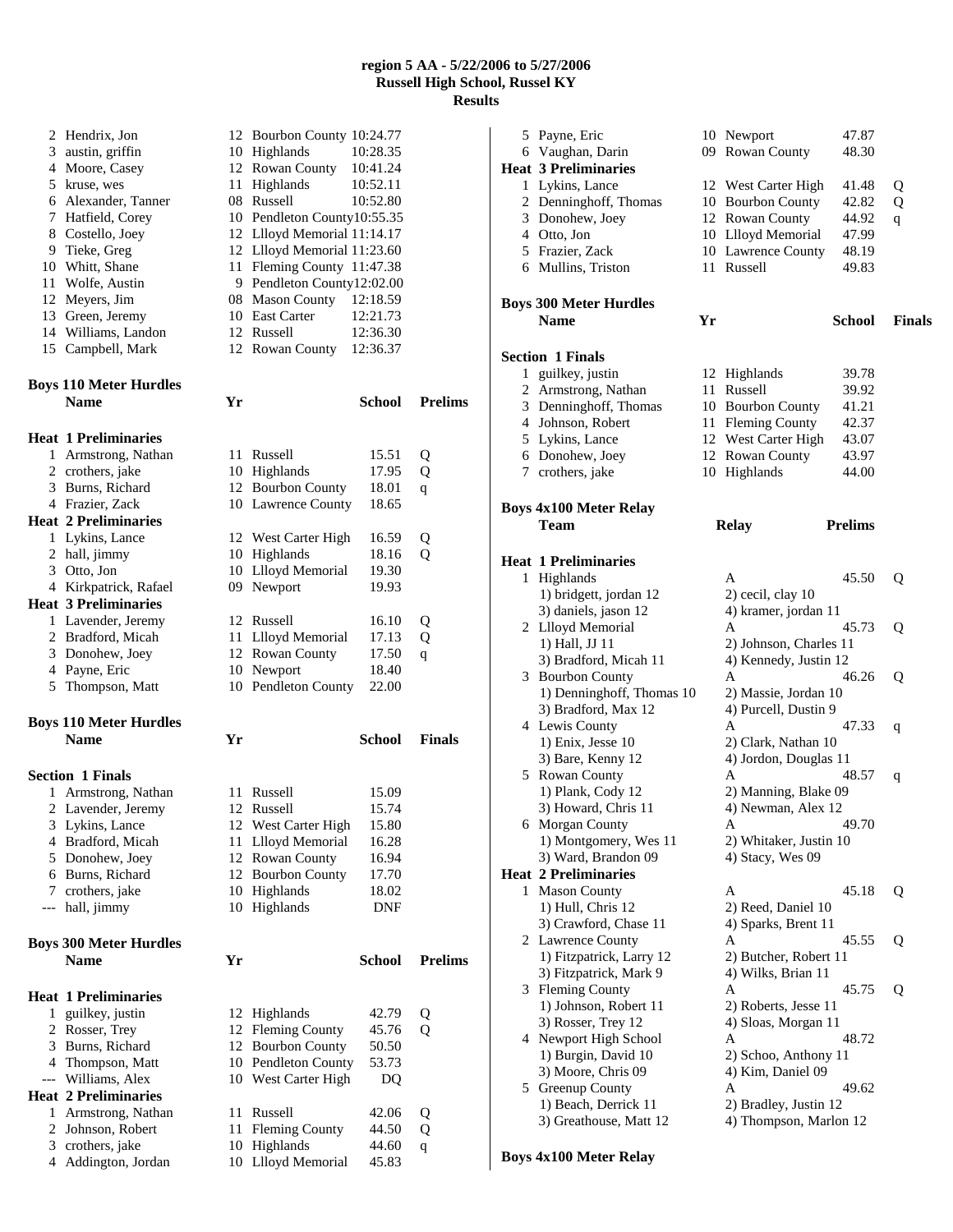| <b>Section 1 Finals</b> |
|-------------------------|
|                         |

|                | 1 Mason County            | A                      | 44.74 |
|----------------|---------------------------|------------------------|-------|
|                | 1) Crawford, Chase 11     | 2) Hull, Chris 12      |       |
|                | 3) Reed, Daniel 10        | 4) Sparks, Brent 11    |       |
| $\mathbf{2}^-$ | Llloyd Memorial           | A                      | 44.76 |
|                | 1) Hall, JJ 11            | 2) Johnson, Charles 11 |       |
|                | 3) Bradford, Micah 11     | 4) Kennedy, Justin 12  |       |
| 3              | Highlands                 | A                      | 44.91 |
|                | 1) bridgett, jordan 12    | 2) cecil, clay 10      |       |
|                | 3) daniels, jason 12      | 4) kramer, jordan 11   |       |
| 4              | <b>Bourbon County</b>     | A                      | 45.34 |
|                | 1) Denninghoff, Thomas 10 | 2) Massie, Jordan 10   |       |
|                | 3) Bradford, Max 12       | 4) Purcell, Dustin 9   |       |
| 5              | <b>Fleming County</b>     | A                      | 45.48 |
|                | 1) Johnson, Robert 11     | 2) Roberts, Jesse 11   |       |
|                | 3) Sloas, Morgan 11       | 4) Taylor, BJ 11       |       |
|                | 6 Lawrence County         | A                      | 45.52 |
|                | 1) Fitzpatrick, Larry 12  | 2) Butcher, Robert 11  |       |
|                | 3) Fitzpatrick, Mark 9    | 4) Wilks, Brian 11     |       |
| 7              | Lewis County              | A                      | 47.47 |
|                | 1) Enix, Jesse 10         | 2) Clark, Nathan 10    |       |
|                | 3) Halverson, Colton 11   | 4) Jordon, Douglas 11  |       |
| 8              | <b>Rowan County</b>       | A                      | 48.52 |
|                | 1) Plank, Cody 12         | 2) Manning, Blake 09   |       |
|                | 3) Howard, Chris 11       | 4) Newman, Alex 12     |       |
|                |                           |                        |       |

**Team Relay Finals** 

# **Boys 4x200 Meter Relay Team Relay Prelims**

|     | <b>Heat 1 Preliminaries</b> |                          |   |
|-----|-----------------------------|--------------------------|---|
| 1   | Highlands                   | 1:33.83<br>A             | Q |
|     | 1) malone, spencer 10       | 2) bridgett, jordan 12   |   |
|     | 3) guilkey, justin 12       | 4) head, spencer 11      |   |
|     | 2 Fleming County            | 1:34.70<br>A             | Q |
|     | 1) Johnson, Robert 11       | 2) Rosser, Trey 12       |   |
|     | 3) Taylor, BJ 11            | 4) Sloas, Morgan 11      |   |
| 3   | <b>Mason County</b>         | 1:35.43<br>A             | Q |
|     | 1) Crawford, Chase 11       | 2) Hull, Chris 12        |   |
|     | 3) Reed, Daniel 10          | 4) Sparks, Brent 11      |   |
|     | 4 Russell High School       | 1:42.71<br>A             |   |
|     | 1) Armstrong, Nathan 11     | 2) Grimes, Steven 11     |   |
|     | 3) Lewis, Nick 11           | 4) Virgin, Zack 10       |   |
| --- | <b>Bourbon County</b>       | A<br>DQ                  |   |
|     | 1) Sosby, Nick 11           | 2) Doose, Kyle 10        |   |
|     | 3) Halcomb, Jeremy 11       | 4) Hendricks, Chris 9    |   |
|     | <b>Heat 2 Preliminaries</b> |                          |   |
| 1   | Lawrence County             | 1:36.03<br>A             | Q |
|     | 1) Fitzpatrick, Larry 12    | 2) Thomas, Richard 9     |   |
|     | 3) Butcher, Robert 11       | 4) Wilks, Brian 11       |   |
|     | 2 Llloyd Memorial           | 1:36.09<br>A             | Q |
|     | 1) Bradford, Micah 11       | 2) Herthel, Roger 09     |   |
|     | 3) Kennedy, Justin 12       | 4) Johnson, Charles 11   |   |
| 3   | Greenup County              | 1:36.39<br>A             | Q |
|     | 1) Beach, Derrick 11        | 2) Bradley, Justin 12    |   |
|     | 3) Greathouse, Matt 12      | 4) Thompson, Marlon 12   |   |
|     | 4 Lewis County              | 1:39.46<br>A             | q |
|     | 1) Enix, Jesse 10           | 2) Bare, Kenny 12        |   |
|     | 3) Sparks, Aaron 12         | 4) Applegate, Frankie 11 |   |
| 5.  | Rowan County                | 1:40.36<br>A             | q |
|     | 1) Trent, Logan 11          | 2) Plank, Cody 12        |   |
|     |                             |                          |   |

|                               | Heat 2 Preliminaries  (Boys 4x200 Meter Relay) |                        |
|-------------------------------|------------------------------------------------|------------------------|
| Team                          | <b>Relay</b>                                   | <b>Prelims</b>         |
|                               |                                                |                        |
| 6 Newport High School         | A                                              | 1:42.67                |
| 1) Wilson, Tommy 10           | 2) Burgin, David 10                            |                        |
| 3) Moore, Chris 09            | 4) Kim, Daniel 09                              |                        |
|                               |                                                |                        |
| <b>Boys 4x200 Meter Relay</b> |                                                |                        |
| Team                          | <b>Relay</b>                                   | <b>Finals</b>          |
|                               |                                                |                        |
| <b>Section 1 Finals</b>       |                                                |                        |
| 1 Highlands                   | A                                              | 1:31.75                |
| 1) malone, spencer 10         | 2) bridgett, jordan 12                         |                        |
| 3) guilkey, justin 12         | 4) head, spencer 11                            |                        |
| 2 Lawrence County             | A                                              | 1:34.01                |
| 1) Fitzpatrick, Larry 12      | 2) Thomas, Richard 9                           |                        |
| 3) Butcher, Robert 11         | 4) Wilks, Brian 11                             |                        |
| 3 Fleming County              | A                                              | 1:35.49                |
| 1) Johnson, Robert 11         | 2) Rosser, Trey 12                             |                        |
| 3) Taylor, BJ 11              | 4) Sloas, Morgan 11                            |                        |
| 4 Llloyd Memorial             | A                                              | 1:36.35                |
| 1) Bradford, Micah 11         | 2) Herthel, Roger 09                           |                        |
| 3) Kennedy, Justin 12         | 4) Johnson, Charles 11                         |                        |
| 5 Rowan County                | A                                              | 1:38.74                |
| 1) Trent, Logan 11            | 2) Plank, Cody 12                              |                        |
| 3) Manning, Blake 09          | 4) Newman, Alex 12                             |                        |
| 6 Lewis County                | A                                              | 1:39.12                |
| 1) Dummitt, Marty 12          | 2) Bare, Kenny 12                              |                        |
| 3) Enix, Jesse 10             | 4) Applegate, Frankie 11                       |                        |
| --- Mason County              | A                                              | DQ                     |
| 1) Crawford, Chase 11         | 2) Hull, Chris 12                              |                        |
| 3) Reed, Daniel 10            | 4) Sparks, Brent 11                            |                        |
|                               |                                                |                        |
| <b>Boys 4x400 Meter Relay</b> |                                                |                        |
| <b>Team</b>                   | <b>Relay</b>                                   | <b>Prelims</b>         |
|                               |                                                |                        |
| <b>Heat 1 Preliminaries</b>   |                                                |                        |
| 1 Highlands                   | A                                              | 3:36.84<br>Q           |
| 2 West Carter High            | A                                              | Q<br>3:39.11           |
| 3 Pendleton County            | A                                              | Q<br>3:43.55           |
| 4 Russell High School         | А                                              | 3:47.12<br>$\mathbf q$ |
| 5 Bourbon County              | A                                              | 4:06.71                |
| <b>Heat 2 Preliminaries</b>   |                                                |                        |
| 1 Fleming County              | Α                                              | 3:37.53<br>Q           |
| 2 Llloyd Memorial             | A                                              | Q<br>3:38.43           |
| 3 East Carter                 | A                                              | Q<br>3:38.66           |
| 4 Rowan County                | A                                              | 3:39.96<br>q           |
| 5 Lewis County                | A                                              | 3:54.91                |
| <b>Boys 4x400 Meter Relay</b> |                                                |                        |
| Team                          | <b>Relay</b>                                   | <b>Finals</b>          |
|                               |                                                |                        |
| <b>Section 1 Finals</b>       |                                                |                        |
| 1 Highlands                   | A                                              | 3:26.73                |
| 1) guilkey, justin 12         | 2) malone, spencer 10                          |                        |
| 3) daniels, jason 12          | 4) cecil, clay 10                              |                        |
| 2 Russell High School         | А                                              | 3:32.63                |
| 1) Simpson, Jared 12          | 2) Gill, Scott 11                              |                        |
| 3) Virgin, Zack 10            | 4) Armstrong, Nathan 11                        |                        |
| 3 Fleming County              | А                                              | 3:35.51                |
| 1) Johnson, Robert 11         | 2) Ellison, CJ 12                              |                        |
| 3) Rosser, Trey 12            | 4) Edwards, Nick 12                            |                        |
|                               |                                                |                        |